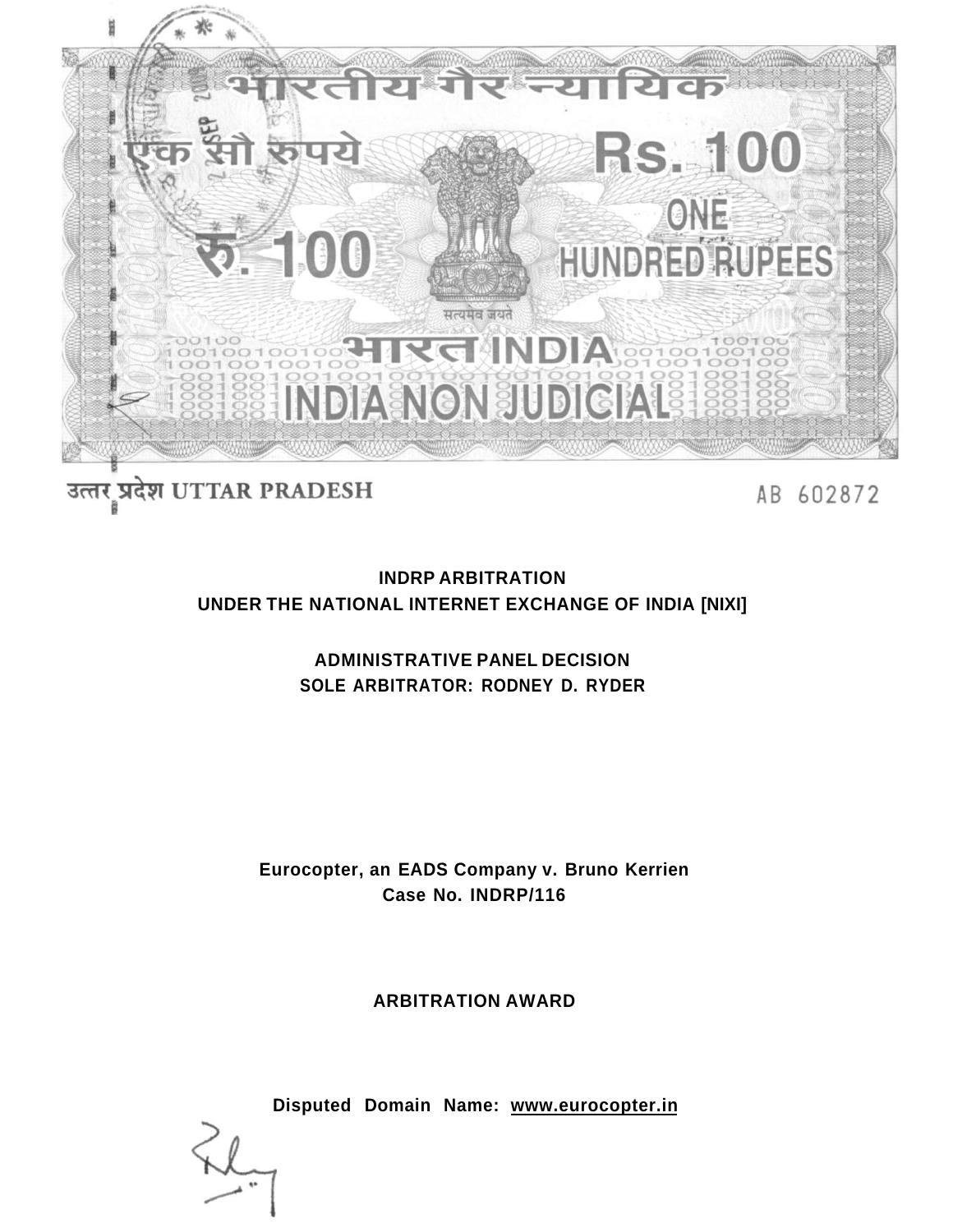#### **The Parties**

The Complainant in this arbitration proceeding is Eurocopter; a Societe par actions, incorporated under the laws of France, with headquarters at Aeroport Internatinoal Marseille Provence, 13725 Marignane Cedex, France; represented by Ms Priya Rao, KNS Partners, India.

The Respondent in this arbitration proceeding is Mr. Bruno Kerrien, [email ID brunoker@yahoo.fr.1 as per the details given by the Whois database maintained by the National Internet Exchange of India [NIXI].

#### **The Domain Name and Registrar**

The disputed domain name is [www.eurocopter.in.](http://www.eurocopter.in) The said domain name is registered with Mr Bruno Kerrien.

#### Details **of** the disputed **domain name**

The dispute concerns the domain name [www.eurocopter.in.](http://www.eurocopter.in) The particulars of the said domain name are as follows: Name of the Respondent: Bruno Kerrien.

#### Procedural **History [Arbitration** Proceedings]

This is a mandatory arbitration proceeding in accordance with the .IN Domain Name Dispute Resolution Policy [INDRP], adopted by the National Internet Exchange of India ["NIXI"]. The INDRP Rules of Procedure [the Rules] were approved by NIXI on 28" June, 2005 in accordance with the Indian Arbitration and Conciliation Act, 1996. By registering the disputed domain name with the NIXI accredited Registrar, the Respondent agreed to the resolution of the disputes pursuant to the IN Dispute Resolution Policy and Rules framed thereunder.

According to the information provided by the National Internet Exchange of India ["NIXI"], the history of this proceeding is as follows:

In accordance with the Rules, 2(a) and 4(a), NIXI formally notified the Respondent of the Complaint, and appointed Rodney D. Ryder as the Sole Arbitrator for adjudicating upon the dispute in accordance with the Arbitration and Conciliation Act, 1996, and the Rules framed thereunder, .IN Domain Name Dispute Resolution Policy and the Rules framed thereunder. The Arbitrator submitted the Statement of Acceptance and Declaration of Impartiality and Independence, as required by the NIXI.

The arbitration proceedings commenced on August 20, 2009. The Respondent did not reply to the notice dated September 9, 2009.

#### **Grounds for the administrative proceedings**

The disputed domain name is identical or confusingly similar to a trademark in which the Complainant has statutory/common law rights.

The Respondent has no rights or legitimate interests in respect of the disputed domain name.

The disputed domain name has been registered or is/are being used in bad faith.

 $M_{\odot}$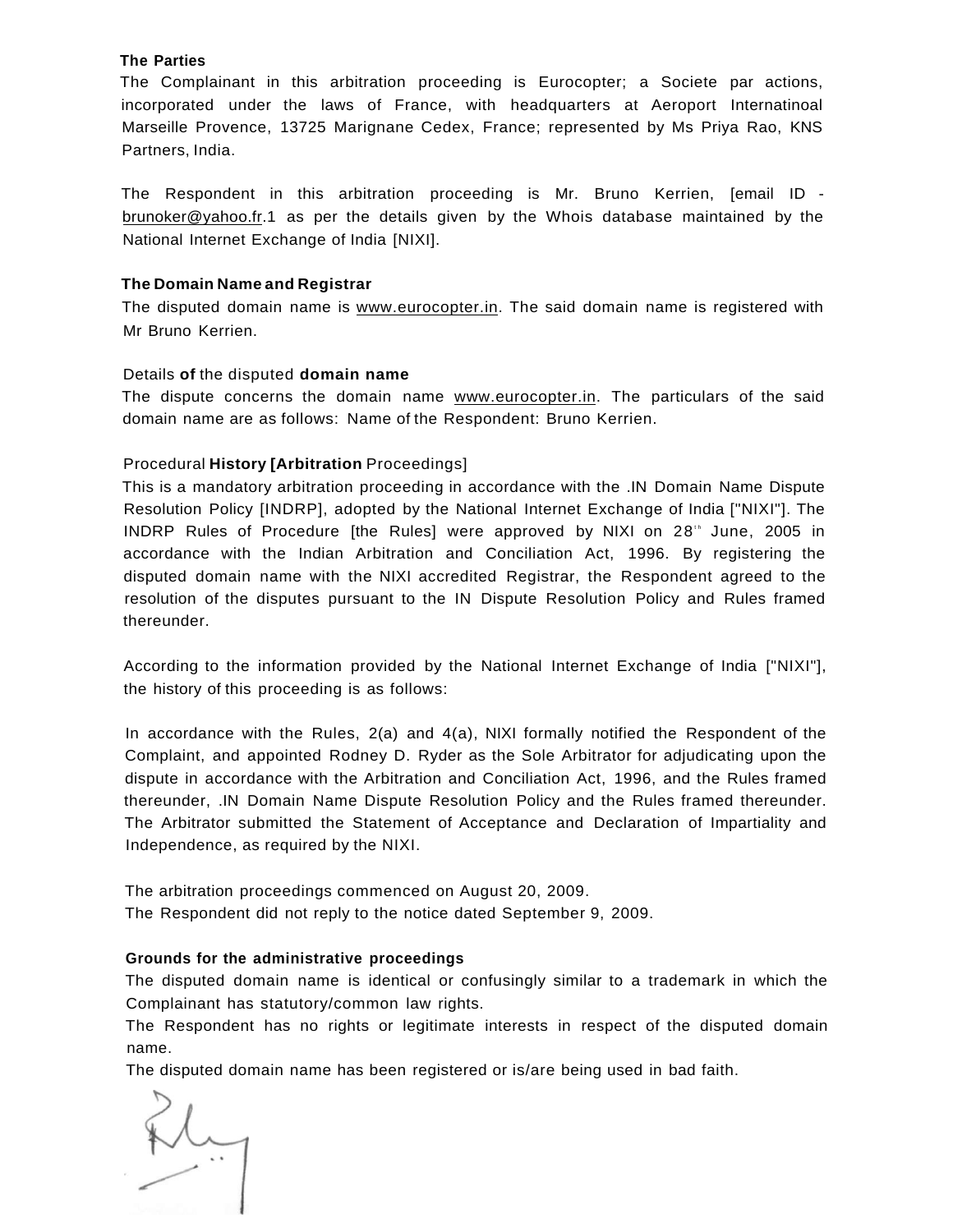### Complainant

The Complainant in his complaint, interalia, contended as follows:

The Respondent's domain name is identical and confusingly similar to a name, trademark or service in which the Complainant has rights.

The Complainant, based on the trademark registrations in India and various countries abroad of the said trademark and based on the use of the said trademarks] in India and various abroad countries for many years, submitted that it is the sole proprietor of and has sole and exclusive rights to use, the said trademarks, which includes the trademark 'EUROCOPTER and 'EUROCOPTER'.

The Complaint is the registered proprietor of the mark ['EUROCOPTER] in India under the Trade Marks Act, 1999. The Complainant submits that as the disputed domain name is ['www.eurocopter.in',](http://) the disputed domain name is clearly identical/confusingly similar to the Complainant's trademark in which the Complainant has exclusive rights and legitimate interest.

Background of the Complainant and its statutory and common law rights

Adoption:

The Complainant was incorporated in the year 1992 from the merger between the helicopter divisions of Areospatiale-matra [France and DailmlerChrysler Aerospace; Germany]. The Complainant is now a wholly owned by EADS [European Aeronautic, Defence and Space Company].

The Complainant is the world's leading helicopter manufacturer and related services. Since inception, the Complainant adopted the word 'EUROCOPTER' as its trading name and trademark for its goods and services.

# Statutory rights:

The Complainant is the owner of more than 160 word and figurative trademarks] "Eurocopter" throughout the world. The French trademark "Eurocopter" No.92413809 is dated April 6, 1992. In India, the Complainant is the owner of seven registered word and figurative trademarks "EUROCOPTER" and Eurocopter. The mark is mostly used in respect with goods and services in relation to helicopters and parts thereof, computer hardware and software in connection with helicopters, helicopter flight simulators, scale - models of helicopters, maintenance services, training services and are covered under classes 9, 12, 28, 37&38.

Domain name registrations:

The Complainant and its subsidiaries worldwide have registered and operate globally a number of websites using its trademark Eurocopter in the top level domain names such as: -

- [www.eurocopter.com,](http://www.eurocopter.com)
- [www.eurocopter.co.in;](http://www.eurocopter.co.in)
- [www.eurocopter.ca](http://www.eurocopter.ca) [Eurocopter Canada Limited];
- [www.eurocopterusa.com](http://www.eurocopterusa.com) [American Eurocopter];
- [www.eurocopter.cl](http://www.eurocopter.cl) [Eurocopter Chile];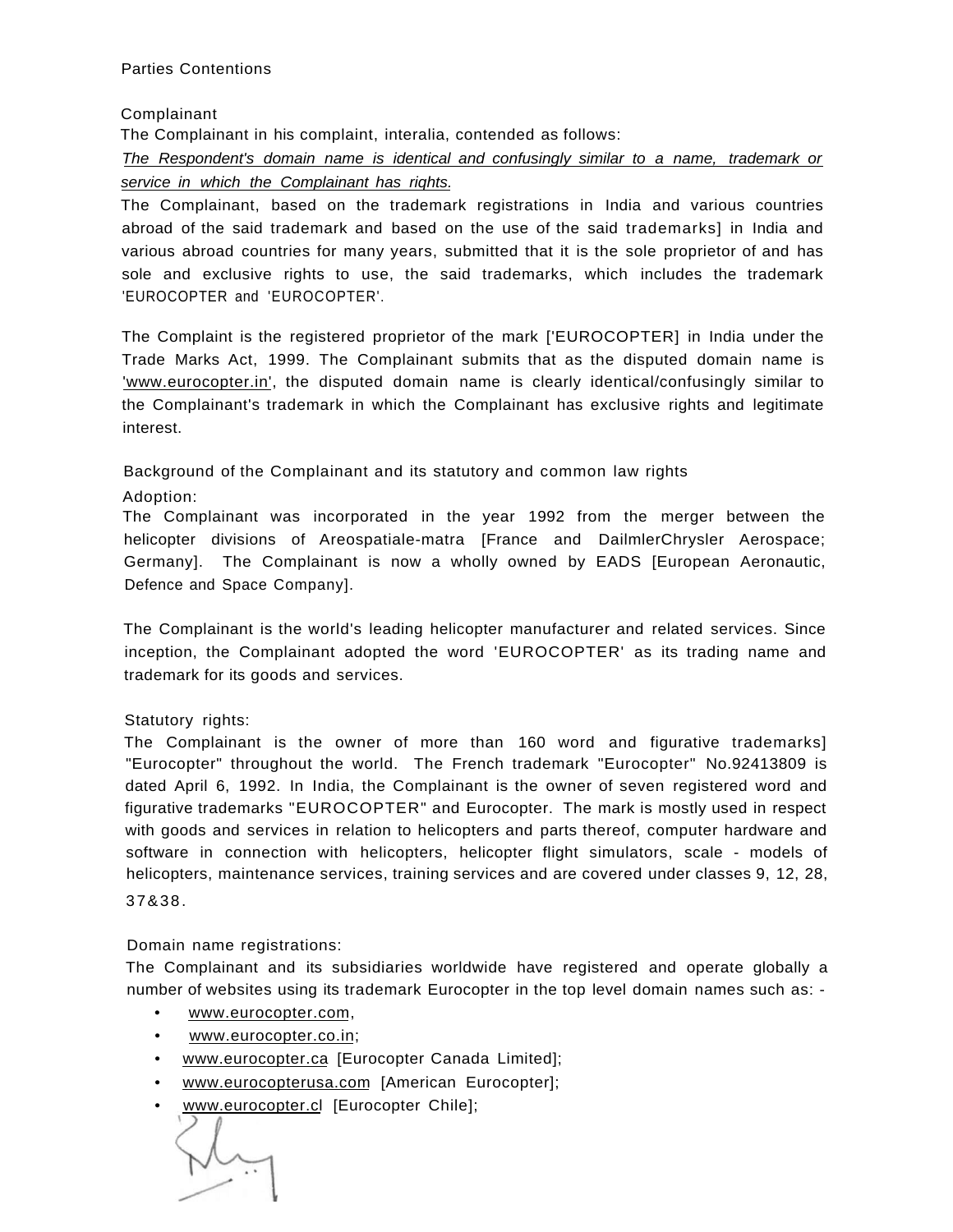- [www.eurocopter.eu;](http://www.eurocopter.eu)
- [www.eurocopter.asia.](http://www.eurocopter.asia)

The Complainant's products and services are present in almost 142 countries. It has more than 2,800 customer, 10,694 helicopters in service, 15 training centres, 24 subsidiaries and participations across the globe, more than 100 repair centres worldwide and over 15,500 individuals working worldwide. In India, the Complainant and its predecessors have had a historical partnership with Hindustan Aeronautics Ltd. [HAL] since the 1960s, which has been manufacturing 'Cheetaks' and 'Cheetahs'; under license from the Complainant.

#### **Legal Notices/Other Communication to the Respondent:**

The Complainant has made great effort in contacting the Respondent to resolve the issue; prior to the commencement of the arbitration proceedings. In June, 2008, the Complainant learnt that the impugned domain name [www.eurocopter.in h](http://www.eurocopter.in)as been registered by another party namely Mr. Bruno Kerrien [hereinafter 'the Respondent'].

The Complainant served a legal notice on the Respondent vide email dated July 8, 2008 on the email id. [brunoker@yahoo.fr a](mailto:brunoker@yahoo.fr)s provided on the WHOIS.IN of the impugned domain name [www.eurocopter.in](http://www.eurocopter.in) asking the Respondent to withdraw or transfer domain name to the Complainant. Reminder was sent on August 25, 2008 vide registered letter on the mailing address provided on the WHOIS.IN and also by email. To this, the Complainant received a letter dated September 2, 2008 from the father of the Respondent informing that the Respondent has been living in Russia for years and he also provided the Complainant with his current address. In response, the Complainant vide registered letter dated September 15, 2008 requested the Respondent's father to inform the Respondent of the Complainant's letter.

The Respondent has no rights or legitimate interests in respect of the disputed domain name The Complainant argued that the Respondent has never used the disputed domain name or any trademark similar to the disputed domain name prior to the registration of the disputed domain name. The Complainant has further argued that the Respondent has also not used the disputed domain name as a trademark or a service mark in connection with any goods or services after the registration of the disputed domain name in its favour. The Complainant submitted that the Respondent has no rights in trademark law or any legitimate interest in respect of the disputed domain name [www.eurocopter.in.](http://www.eurocopter.in)

### The Respondent's disputed domain name has been registered or is being used in bad faith.

The Complainant argued that the Respondent's adoption and registration of the disputed domain name is dishonest and malafide. The Respondent had no previous connection with the disputed domain name and has clearly registered the disputed domain name in order to prevent the Complainant who is the owner of the said trademark from reflecting the said trademark in a corresponding domain name. Any use of the disputed domain name by the Respondent, would result in confusion and deception of the trade, consumers and public, who would assume a connection or association between the complainant and the Respondent's website or other online locations of the Respondents or product/services on the Respondent's website, due to the use by Respondent of the Complainant's said trademark in the disputed domain name, which trademarks have been widely used and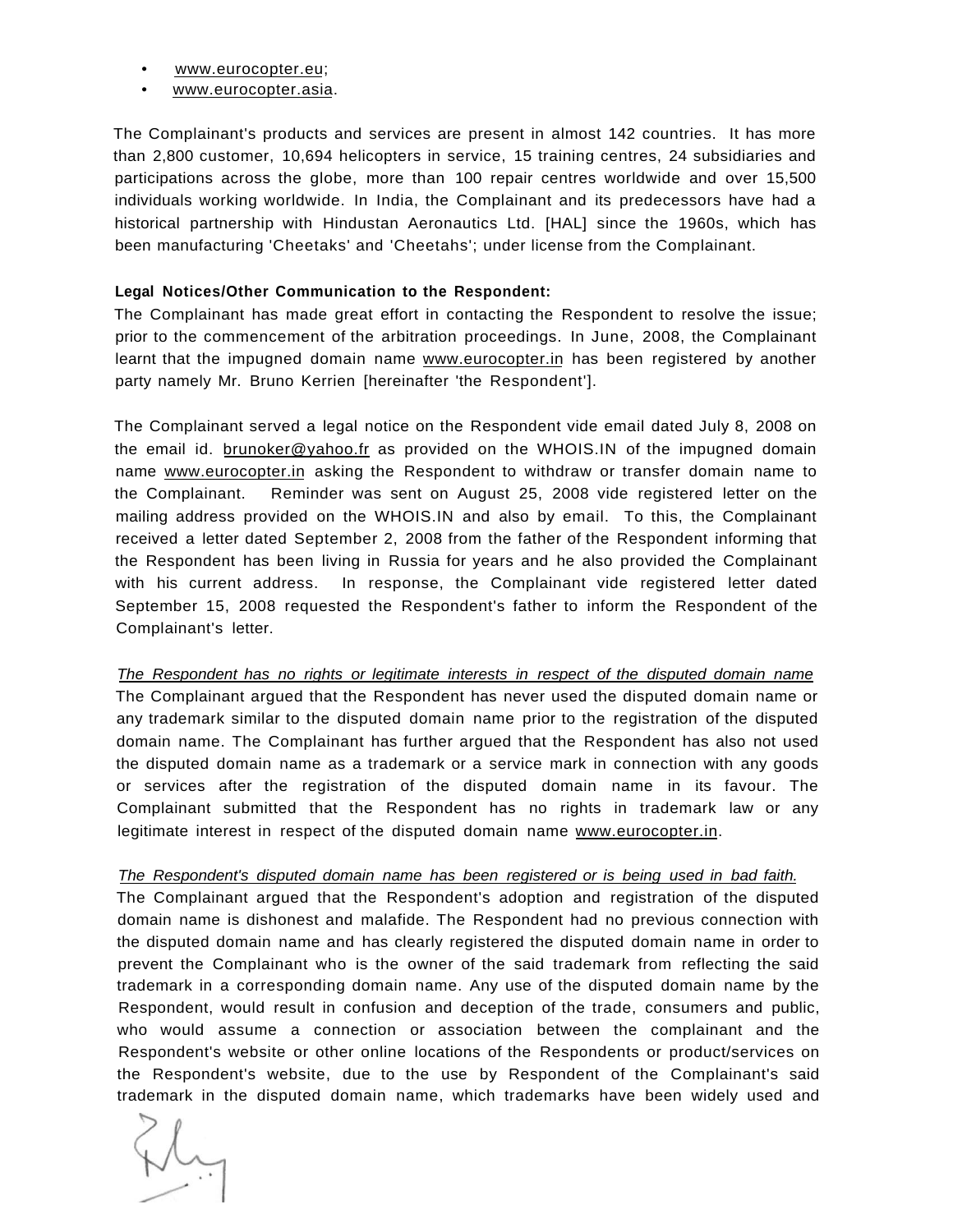advertised in India and all over the world by the Complainant and which trademarks are associated exclusively with the Complainant, by the trade and public in India and all over the world.

It was further submitted that the Respondent has not given complete and authentic contact details and has not been replying to the communications sent by the Complainant. It is therefore clear that the Respondent has no legitimate rights in the domain name and is acting in bad faith.

### Respondent

The Respondent failed to reply to the notice regarding the complaint.

### Discussion and Findings

The Respondent does not have any relationship with the business of the Complainant or any legitimate interest in the mark/brand ['Eurocopter']. Moreover, the Complainant has neither given any license nor authorized the Respondent to use the Complainant's mark. The Respondent has nothing to do even remotely with the business of the Complainant. The Respondent has never been commonly known by the domain name in question. The Respondent is not at all making a legitimate non-commercial or fair use of the domain name.

Once a complainant makes a prima facie case showing that a respondent lacks rights to the domain name at issue, the respondent must come forward with the proof that it has some legitimate interest in the domain name to rebut this presumption.

# [a] **The** Respondent's Default

The INDRP Rules of Procedure require under Rule 8(b) that the arbitrator must ensure that each party is given a fair opportunity to present its case. Rule 8(b) reads as follows

"In all cases, the Arbitrator shall ensure that the Parties are treated with equality and that each Party is given a fair opportunity to present its case."

Rule 11(a) empowers the arbitrator to move on with an ex parte decision in case any party does not comply with the time limits or fails to reply against the complaint. Rule 11(a) reads as follows:

" In the event that a Party, in the absence of exceptional circumstances as determined by the Arbitrator in its sole discretion, does not comply with any of the time periods established by these Rules of Procedure or the Arbitrator, the Arbitrator shall proceed to decide the Complaint in accordance with law."

The Respondent was given notice of this administrative proceeding in accordance with the Rules. The .IN Registry discharged its responsibility under Rules paragraph 2(a) to employ reasonably available means calculated to achieve actual notice to the Respondent of the Complaint.

As previously indicated; the Respondent failed to file any reply to the Complaint and has not sought to answer the Complainant's assertions, evidence or contentions in any manner. The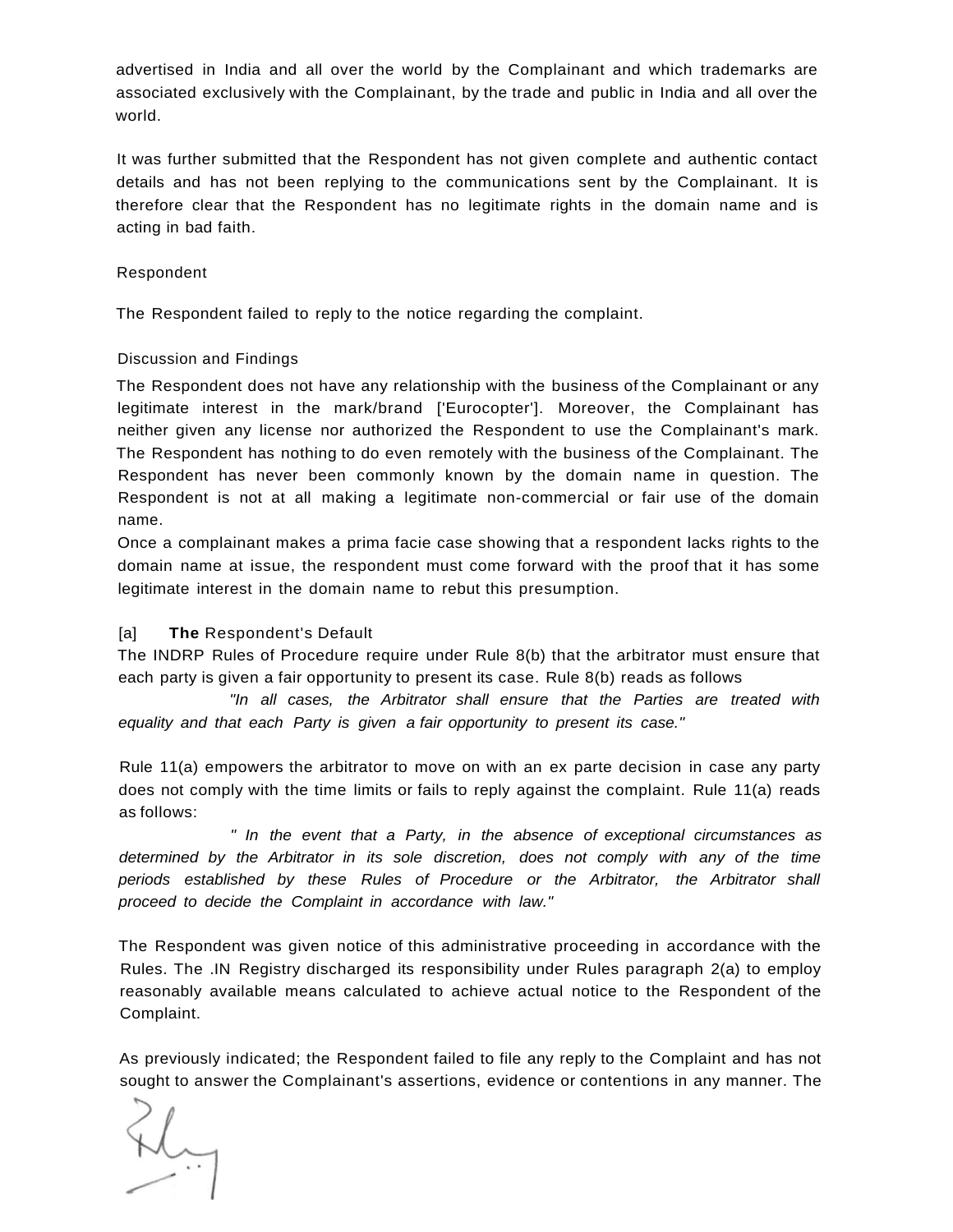Arbitrator finds that the Respondent has been given a fair opportunity to present his case, and the Arbitrator will proceed to a decision on the Complaint.

The Rules paragraph 12(a) provides that the Arbitrator shall decide the Complaint on the basis of the statements and documents submitted in accordance with the INDRP and any law that the Arbitrator deems fit to be applicable. In accordance with Rules paragraph 12, the Arbitrator may draw such inferences as are appropriate from the Respondent's failure to reply to the Complainant's assertions and evidence or to otherwise contest the Complaint. In the circumstances, the Arbitrator's decision is based upon the Complainant's assertions and evidence and inferences drawn from the Respondent's failure to reply.

The issues involved in the dispute

The Complainant in its complaint has invoked paragraph 4 of the INDRP which reads "Types of Disputes

Any Person who considers that a registered domain name conflicts with his legitimate rights or interests may file a Complaint to the .IN Registry on the following premises:

(i) the Respondent's domain name is identical or confusingly similar to a name, trademark or service mark in which the Complainant has rights;

(ii) the Respondent has no rights or legitimate interests in respect of the domain name; and (iii) the Respondent's domain name has been registered or is being used in bad faith.

The Respondent is reguired to submit to a mandatory Arbitration proceeding in the event that a Complainant files a complaint to the .IN Registry, in compliance with this Policy and Rules thereunder."

According to paragraph 4 of the INDRP, there are 3 essential elements of a domain name dispute which are being discussed hereunder in the light of the facts and circumstances of this case.

# The Respondent's domain name is identical and confusingly similar to a name, trademark or service in which the Complainant has rights.

It has been proved by the Complainant that it has intellectual property, particularly trademark, and other rights in the mark "EUROCOPTER" by submitting substantial documents. The mark is being used by the Complainant since 1940 worldwide and since 1956 in India in relation to its business. The mark has been highly publicized and advertised by the Complainant in both the electronic and print media; both in India and globally. According to the INDRP paragraph 3 it is the responsibility of the Respondent to find out before registration that the domain name he is going to register does not violate the rights of any proprietor/brand owner.

Paragraph 3 of the INDRP is reproduced below:

"The Respondent's Representations

By applying to register a domain name, or by asking a Registrar to maintain or renew a domain name registration, the Respondent represents and warrants that:

the statements that the Respondent made in the Respondent's Application Form for Registration of Domain Name are complete and accurate;

to the Respondent's knowledge, the registration of the domain name will not infringe upon or otherwise violate the rights of any third party;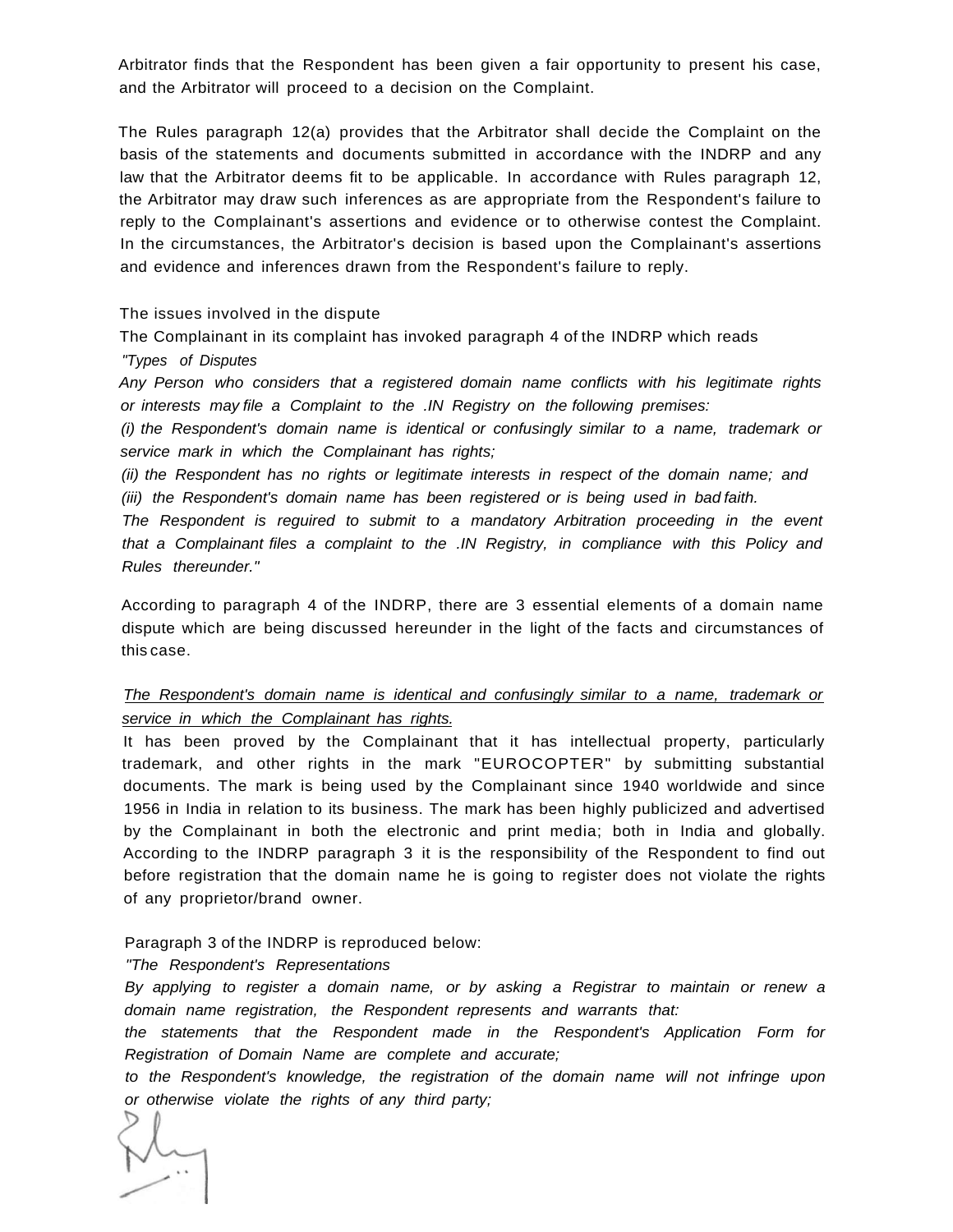the Respondent is not registering the domain name for an unlawful purpose; and the Respondent will not knowingly use the domain name in violation of any applicable laws or regulations.

It is the Respondent's responsibility to determine whether the Respondent's domain name registration infringes or violates someone else's rights."

The Respondent has failed in his responsibility discussed above and in the light of the pleadings and documents filed by the Complainant, I have come to the conclusion that the disputed domain name is identical with or deceptively similar to the Complainants' "EUROCOPTER" mark. Accordingly, I conclude that the Complainant has satisfied the first element required by Paragraph 4 of the INDRP.

The Respondent has no rights or legitimate interests in respect of the disputed domain name The second element that the Complainant needs to prove and as is required by paragraph 4(ii) of the INDRP is that the Respondent has no legitimate right or interests in the disputed domain name.

The Respondent has never used the disputed domain name or any trademark similar to the disputed domain name prior to the registration of the disputed domain name in its favour. The Respondent has also not used the disputed domain name as a trademark or a service mark in connection with any goods or services after the registration of the disputed domain name in its favour. The Respondent has also not registered the trademark 'EUROCOPTER' in its favour in India.

Moreover, the burden of proof on a Complainant regarding this element in the domain name lies most directly within the Respondent's knowledge. And once the Complainant makes a prima facie case showing that the Respondent does not have any rights or legitimate interest in the domain name, the evidentiary burden shifts to the Respondent to rebut the contention by providing evidence of its rights or interests in the domain name.

The Respondent has not rebutted the contentions of the Complainant and has not produced any documents or submissions to show his interest in protecting his own right and interest in the domain name. Further, the Respondent has not used the domain name or a name corresponding to the disputed domain name in connection with a bonfide offer of goods or services. Further, the Respondent is not commonly known by the disputed domain name and has not made any legitimate non-commercial or fair use of the disputed domain name. Thus, it is clear that the Respondent has no right or legitimate interest in respect of the disputed domain name [www.eurocopter.in](http://www.eurocopter.in)

For these reasons, the Arbitrator finds that the Respondent has no rights or legitimate interests in the disputed domain name.

### The disputed domain name has been registered or is being used in bad faith.

It has been contended by the Complainant that the Respondent has registered and has used the disputed domain name in bad faith. The language of the INDRP paragraph 4(iii) is clear enough, and requires that either bad faith registration or bad faith use be proved.

 $M_{\odot}$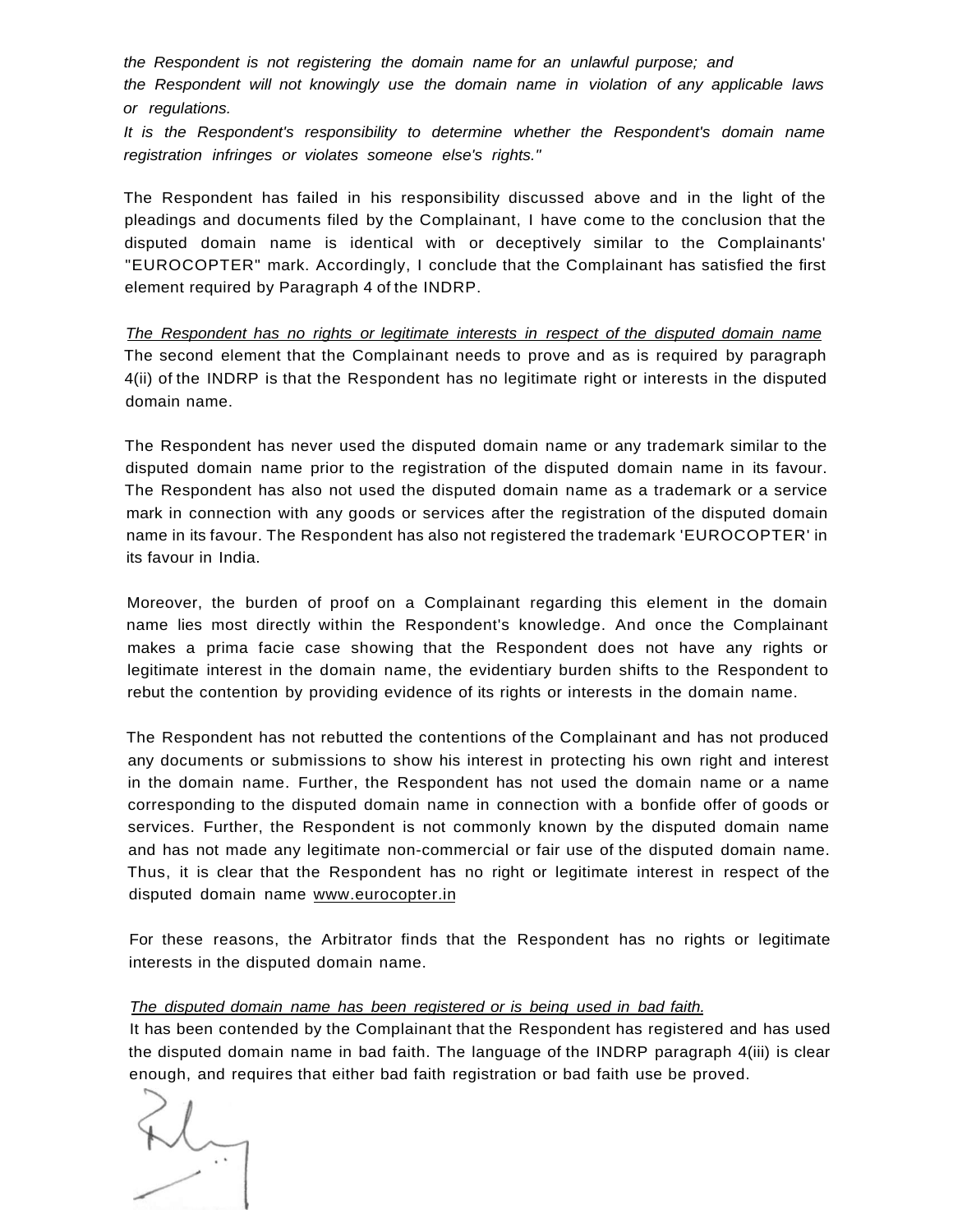Paragraph 6 of the INDRP provides that the following circumstances are deemed to be evidence that a Respondent has registered and used a domain name in bad faith:

"Circumstances indicating that the Respondent has registered or has acquired the domain name primarily for the purpose of selling, renting, or otherwise transferring the domain name registration to the complainant who is the owner of the trademark or service mark or to a competitor of the complainant, for valuable consideration in excess of its documented out-of-pocket costs directly related to the domain name; or

the Respondent has registered the domain name in order to prevent the owner of the trademark or service mark from reflecting the mark in a corresponding domain name, provided that the Respondent has engaged in a pattern of such conduct; or

by using the domain name, the Respondent has intentionally attempted to attract, for commercial gain, Internet users to its Website or other on-line location, by creating a likelihood of confusion with the complainant's mark as to the source, sponsorship, affiliation or endorsement of its Website or location or of a product or service on its Website or location."

From the circumstances of the case and from the evidences put before me by the Complainant, I am of the opinion that the Respondent had no previous connection with the disputed domain name and has clearly registered the disputed domain name in order to prevent the Complainant who is the owner of the said trademark from reflecting the said trademark in a corresponding domain name. Moreover, any use of the disputed domain name by the Respondent, would result in confusion and deception of the trade, consumers and public, who would assume a connection or association between the Complainant and the Respondent's website or other online locations of the Respondents or product/services on the Respondent's website, due to the use by Respondent of the Complainant's said trademark in the disputed domain name, which trademarks have been widely used and advertised in India and all over the world by the Complainant and which trademarks are associated exclusively with the complainant, by the trade and public in India and all over the world. Further he has prevented the Complainant who is the owner of the service mark "EUROCOPTER " from reflecting in the domain name and also that the domain name is deceptively similar to the trademark of the Complainant and will lead to confusion with the Complainant's mark "EUROCOPTER" as to the source, sponsorship, affiliation or endorsement of the Respondent's website or service. Moreover, the Respondent has not given any proper contact details and has not been replying to the communications sent by the complainant.

Thus, all the three conditions given in paragraph 6 of the Rules are proved in the circumstances of this case and thus the registration of the impugned domain name by the Respondent / Respondent is a registration in bad faith.

#### Decision

The Respondent failed to comply with Para 3 of the INDRP which requires that it is the responsibility of the Respondent to ensure before the registration of the impugned domain name by him that the domain name registration does not infringe or violate someone else's rights